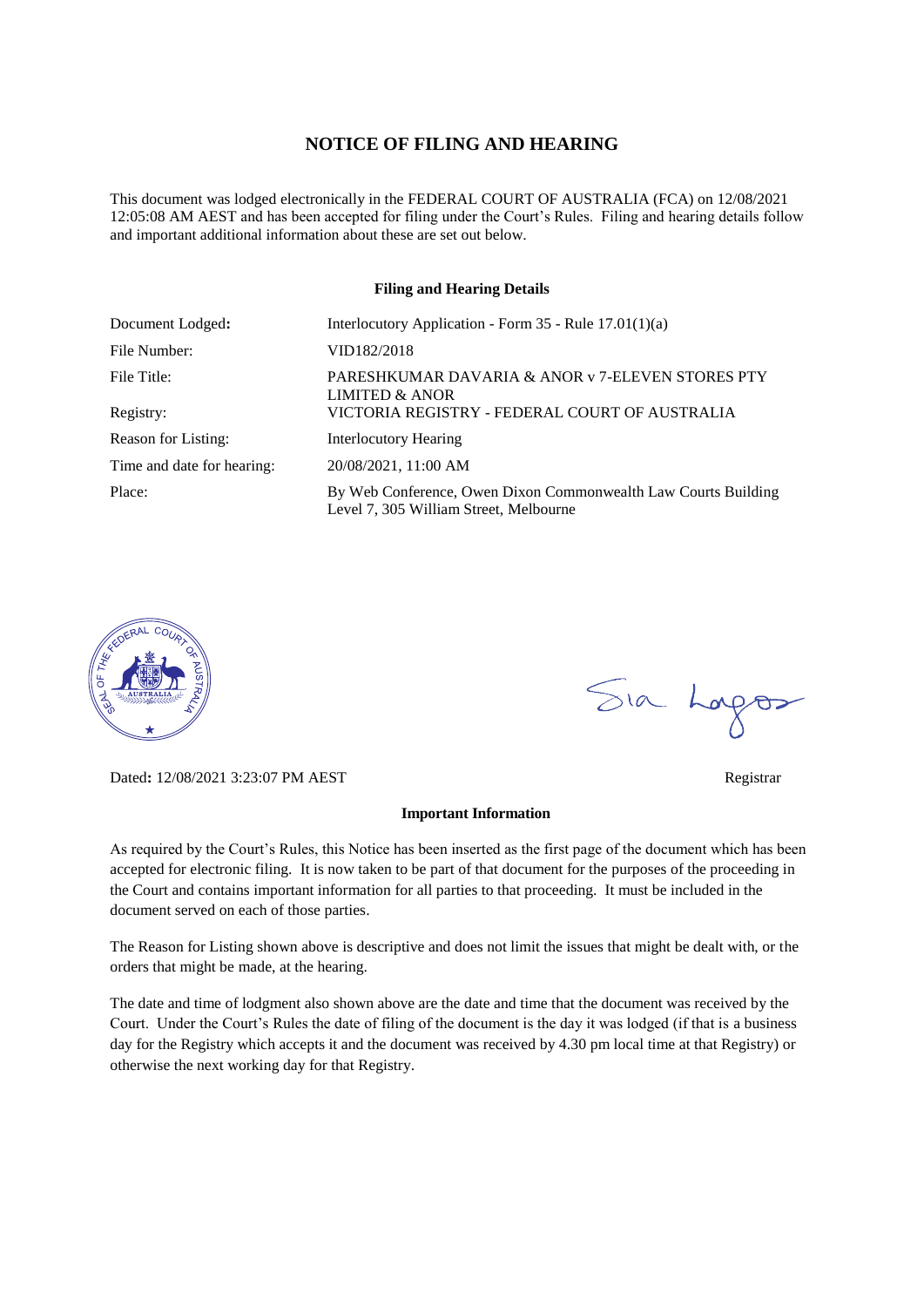Form 35 Rule 17.01(1)



# **Interlocutory application**

No: VID182/2018

Federal Court of Australia District Registry: Victoria Division: General

**Pareshkumar Davaria** and others named in the schedule

Applicants

**7-Eleven Stores Pty Ltd (ACN 005 299 427)** 

Respondent

To the Respondents and the following **Affected Parties**:

**Stewart Alan Levitt, trading as Levitt Robinson** 

**Galactic Seven Eleven Litigation Holdings LLC** 

**Group Members** (as defined in the Second Further Amended Originating Application) **who have not opted out of the proceeding** 

The Applicants apply for the interlocutory orders set out in this application.

The Court will hear this application, or make orders for the conduct of the proceeding, at the time and place stated below. If you or your lawyer do not attend, then the Court may make orders in your absence.

**Time and date for hearing**: 18 August 2021 at 10:00 am (first return)

**Place**: Federal Court of Australia, Victoria Registry

Date: 11 August 2021

Signed by an officer acting with the authority of the District Registrar

| Filed on behalf of         | The Applicants                    |
|----------------------------|-----------------------------------|
| Law firm                   | Levitt Robinson                   |
| Tel                        | 02 9286 3133                      |
| Email                      | 711@levittrobinson.com            |
| <b>Address for service</b> | PO Box 850, Darlinghurst NSW 1300 |
| p210120 006.docx v2        |                                   |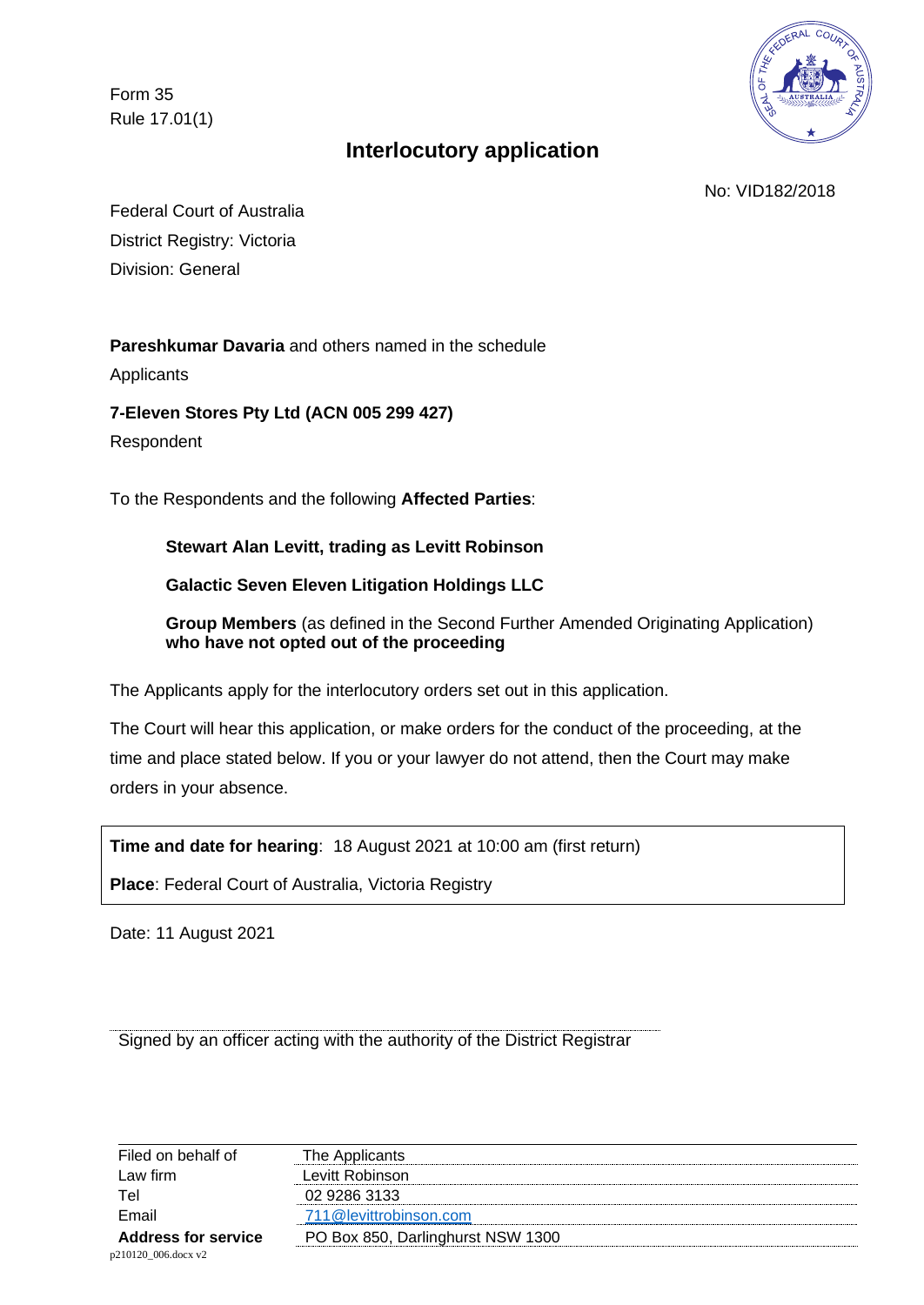

### **Orders sought**

The Court notes that:

- 1. Pursuant to section 33ZB of the *Federal Court of Australia Act 1976* (Cth) (the **FCA Act**), the persons affected and bound by these orders are:
	- (a) the Applicants;
	- (b) any group member in the proceeding that has not opted out of the proceeding (**Group Members**);
	- (c) Stewart Alan Levitt trading as **Levitt Robinson** (solicitors for the Applicants);
	- (d) **Galactic** Seven Eleven Litigation Holdings LLC (the litigation funder); and
	- (e) **7-Eleven** Stores Pty Ltd (ACN 005 299 427, the First Respondent).
- 2. Subject to Court approval, this proceeding and proceeding VID180/2018 have settled on the terms set out in the **Class Action Settlement Deed** dated 4 August 2021 between:
	- (a) the Applicants in this proceeding (Davaria Pty Ltd and Kaizenworld Pty Ltd), on their own behalf and on behalf of the Group Members in proceeding VID180/2018, and the Applicants in this proceeding (Mr Pareshkumar Davaria, Ms Khushbu Pareshkumar Davaria, Mr Jatinder Pal Singh, and Ms Suman Meet Kaur) on their own behalf and on behalf of the Group Members in that proceeding;
	- (b) Levitt Robinson;
	- (c) Galactic; and
	- (d) 7-Eleven;

collectively, the **Proposed Settlement**.

### **Part A – Interim Orders**

The Applicants seek orders that:

- 1. Pursuant to sections 33X and 33Y of the FCA Act, the Applicants have leave to distribute a notice of proposed settlement which adopts the text to be exhibited to an affidavit of Brett Richard Imlay to be sworn (**Settlement Notice**), in the manner set out in paragraphs [\[2\]](#page-2-0) and [\[3\]](#page-4-0) below.
- <span id="page-2-0"></span>2. By 1 September 2021, for the purposes of sections 33X and 33Y of the Act, the Applicants shall:
	- (a) cause a copy of:
		- (i) the Settlement Notice;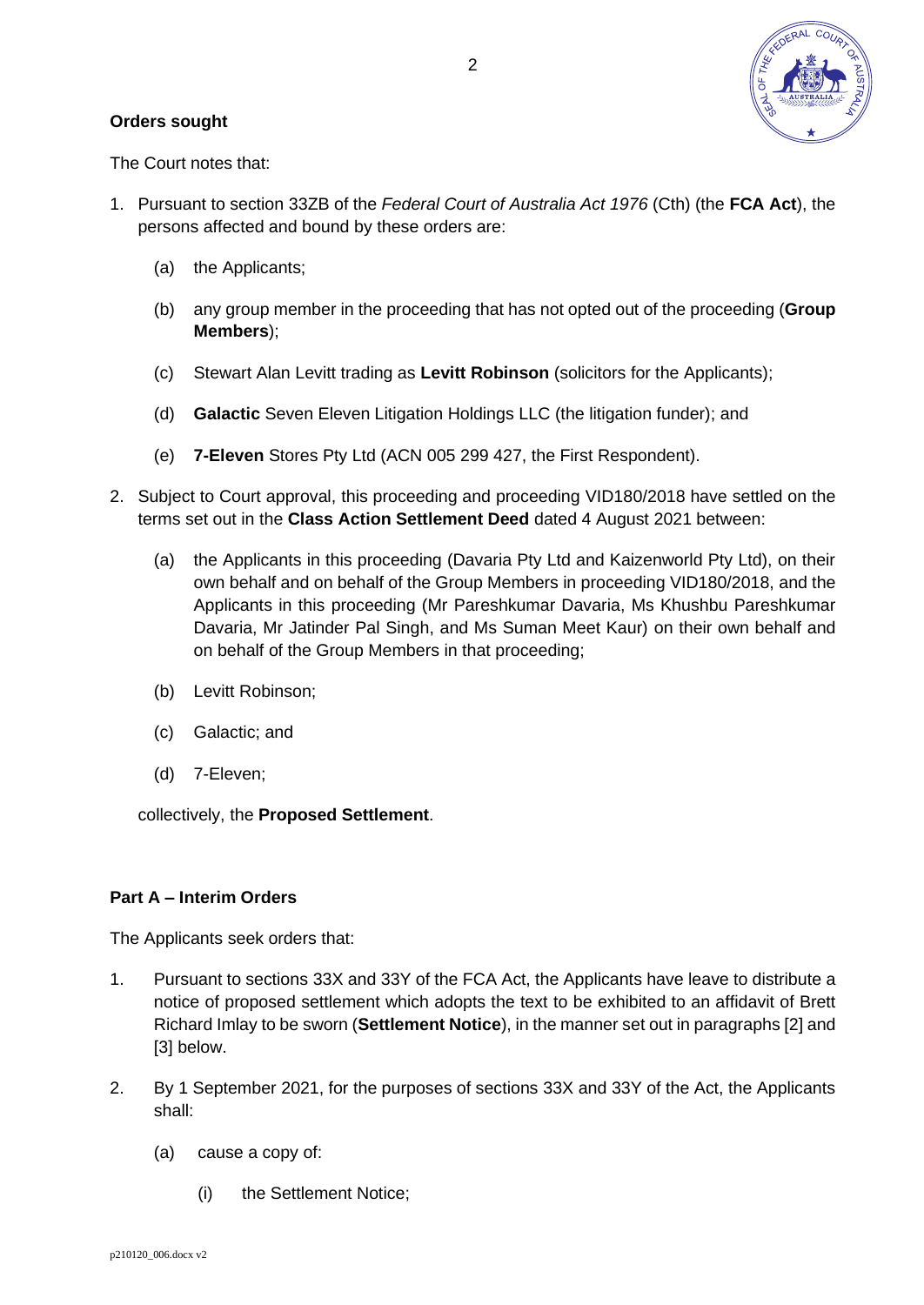

- (ii) this application (the **Approval Application**);
- (iii) the Class Action Settlement Deed (accessible only to group members who have not opted out of this proceeding or proceeding VID182/18 (**Group Members**) by entering a passcode provided by Levitt Robinson);
- (iv) the **Settlement Scheme** exhibited to an affidavit of Brett Richard Imlay to be sworn (accessible only to Group Members by entering a passcode provided by Levitt Robinson);
- (v) the Third Further Amended Originating Application in VID180/2018;
- (vi) the Third Further Amended Statement of Claim in VID180/2018 (**VID180 3FASOC**);
- (vii) 7-Eleven's Defence to the VID180 3FASOC;
- (viii) the Applicants' Reply to 7-Eleven's Defence to the VID180 3FASOC;
- (ix) the Third Further Amended Originating Application in VID182/2018;
- (x) the Second Further Amended Statement of Claim in VID182/2018 (**VID182 2FASOC**);
- (xi) 7-Eleven's Defence to the VID180 3FASOC;
- (xii) the Applicants' Reply to 7-Eleven's Defence to the VID182 2FASOC; and
- (xiii) a blank form in Word for the making of objections to the Proposed Settlement (in the form of the notice of objection marked **Z** annexed to the Settlement Notice at **Annexure A**)

to be displayed on the Levitt Robinson website at the link [https://www.levittrobinson.com/7-eleven-class-action;](https://www.levittrobinson.com/7-eleven-class-action)

- (b) cause a copy of the Settlement Notice together with a blank objection form to be issued by email or by post (where an active email address is not available or a bounce back message to a previously sent email has been received) to Group Members to the extent such details are available to the Applicants;
- (c) arrange for an advertising campaign on the Facebook website (to run until the Approval Hearing), which comprises:
	- (i) the image of the 7-Eleven logo, in the form to be provided by 7-Eleven to Levitt Robinson, and
	- (ii) the logo of Levitt Robinson,
	- (iii) together with text within the image providing "Class Action Settlement Notice",

and with further text below the image providing: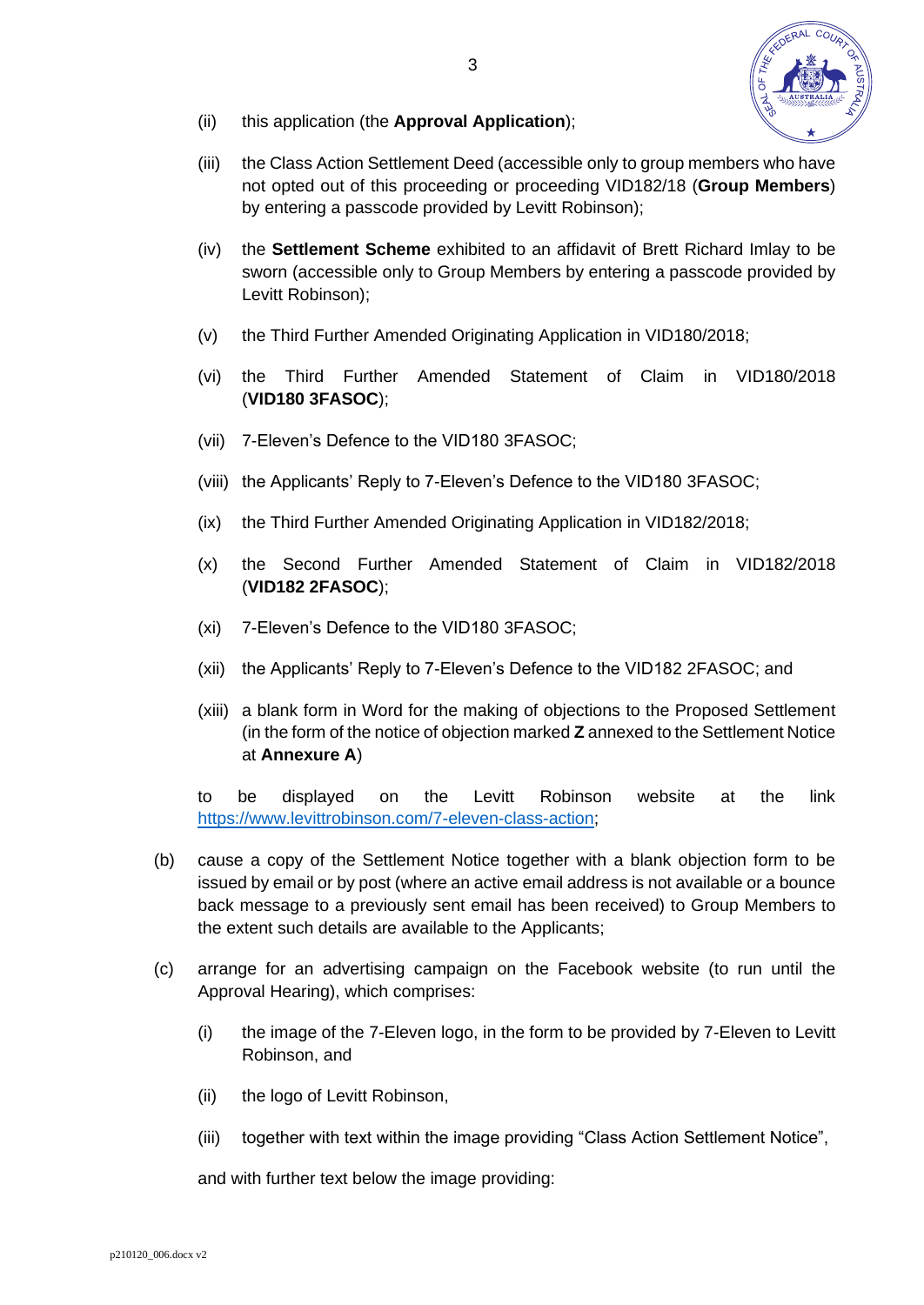- (iv) "The 7-Eleven Class Actions have settled. Read more in the Settlement Notice which can be accessed at the following link".
- (v) after which a link is inserted to the website [http://levittrobinson.com/7-eleven](http://levittrobinson.com/7-eleven-class-action/)[class-action/,](http://levittrobinson.com/7-eleven-class-action/)

to reach an estimated audience of not less than 10,000 people targeted at persons who are located in Australia and match with at least one of the following interests:

- (vi) 7-Eleven;
- (vii) Franchising;
- (viii) Franchisee;
- (ix) Franchise Manager;
- (x) Convenience Store;
- (xi) Convenience Food; and
- (xii) Class Action.
- <span id="page-4-0"></span>3. By 1 September 2021, the District Registrar of the Victorian Registry of the Federal Court of Australia shall cause a copy of these orders, together with its Annexures, to be displayed on the Federal Court website at an address beginning [https://www.fedcourt.gov.au](https://www.fedcourt.gov.au/) and be available for inspection at the District Registry of the Federal Court in Melbourne, Sydney, Canberra, Brisbane and Perth.
- 4. By 8 September 2021, the Applicants file and serve any non-confidential affidavit material and outline of submissions in support of the Approval Application.
- 5. By 15 September 2021, the Applicants have leave to file any affidavit or exhibit or part thereof, in respect of which confidentiality orders are to be sought, in a sealed envelope marked "Confidential Affidavit - Not to be Opened Except by Direction of a Judge or the Court", and be excused from any requirement to serve any such affidavit or exhibit on any party.
- 6. By 22 September 2021, 7-Eleven and Galactic file and serve any affidavit material and any outline of submissions in relation to the Approval Application.
- 7. Any person who wishes to oppose the making of orders in accordance with the Approval Application must do so by:
	- (a) sending a completed objection form (in the form of the notice of objection marked **Z** annexed to the Settlement Notice) so that it is received by the Victorian District Registry of the Federal Court of Australia, either via email to [vicreg@fedcourt.gov.au](mailto:vicreg@fedcourt.gov.au) or by post to the Registry, Federal Court of Australia, 305 William Street, Melbourne Victoria 3000, by 29 September 2021; or
	- (b) appearing at the Approval Hearing.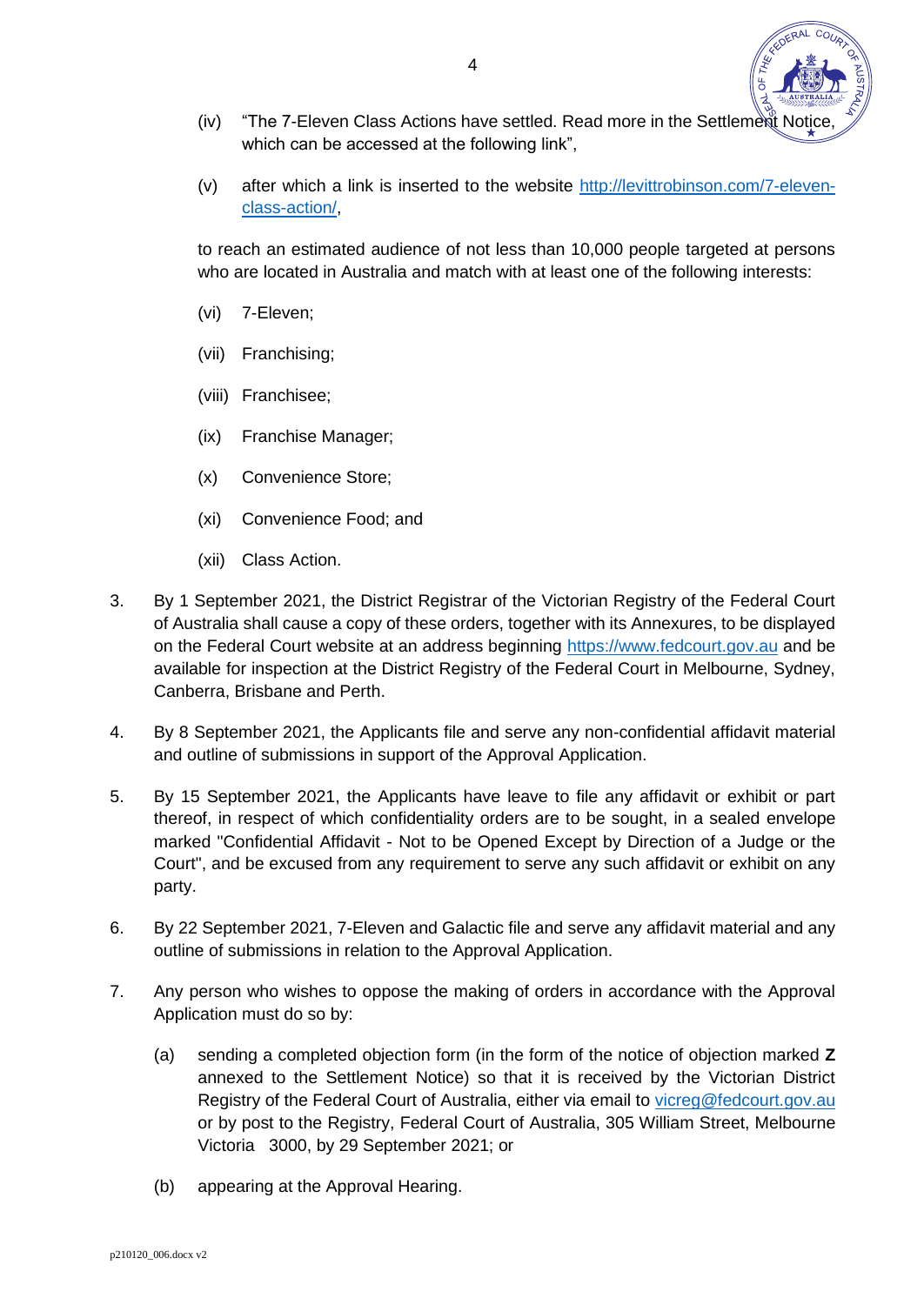

- 8. If, before the Approval Hearing, the solicitors for any party receive a notice purporting to be an objection form referable to this proceeding or proceeding VID180/2018, the solicitors must email the notice to [vicreg@fedcourt.gov.au](mailto:vicreg@fedcourt.gov.au) (copying the solicitors for 7-Eleven, ANZ and Galactic) within one (1) business day of receipt (and before the commencement of the Approval Hearing), and the notice shall be treated as though it was received by the Court at the time it was received by the solicitors.
- 9. The parties have leave to inspect the Court file and to copy any objection forms filed with the Court.
- 10. Any obligation of service in these orders is an obligation to serve the parties and Galactic.
- 11. The Applicants to distribute sealed copies of this order to Galactic within one (1) business day of receiving notification from the Court that the orders have been sealed.
- 12. The parties and Galactic have liberty to apply.

## **Part B – Settlement Approval**

The Applicants seek orders that:

- 13. Pursuant to sections 33V and 33ZF of the FCA Act that the settlement of this proceeding as against 7-Eleven be approved on the terms set out in:
	- (a) the Class Action Settlement Deed dated 4 August 2021 between:
		- (i) the Applicants (Davaria Pty Ltd and Kaizenworld Pty Ltd), on their own behalf and on behalf of the Group Members in proceeding VID180/2018, and the Applicants' directors/shareholders (Mr Pareshkumar Davaria, Ms Khushbu Pareshkumar Davaria, Mr Jatinder Pal Singh, and Ms Suman Meet Kaur) on their own behalf and on behalf of the Group Members;
		- (ii) Levitt Robinson;
		- (iii) Galactic; and
		- (iv) 7-Eleven; and
	- (b) the Settlement Scheme.
- 14. Within 56 days of the Court ordering its approval of the Class Action Settlement Deed, 7- Eleven to pay the **Settlement Sum** of \$98,000,000 to a trust account nominated by Levitt Robinson.
- 15. Pursuant to section 33V and 33ZF of the FCA Act, each of the Applicants be paid \$40,000 out of the Settlement Sum.
- 16. Pursuant to section 33V and 33ZF of the FCA Act, the Applicants' legal costs and disbursements for the conduct of this proceeding and proceeding VID180/2018, and the administration of the Settlement Scheme in this proceeding and proceeding VID180/2018,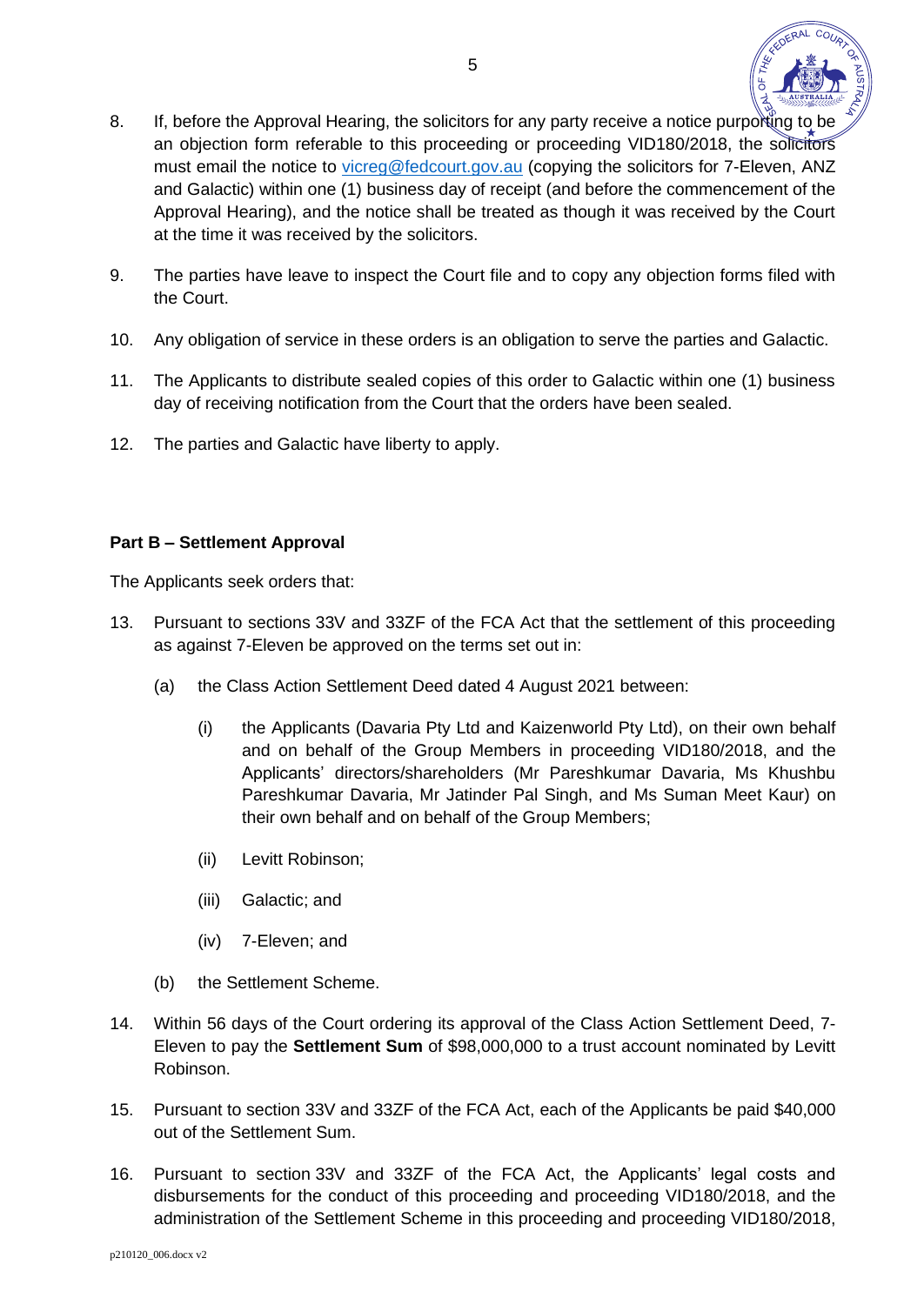

in the amount referred to in an affidavit to be sworn by Stewart Levitt (in the case of costs of the proceedings) and by Brett Imlay (in the case of the costs of the settlement approval and administration of the settlement), be paid out of the Settlement Sum.

- 17. Pursuant to section 33V and 33ZF of the FCA Act, and pursuant to the equitable jurisdiction of this Court, the Applicants be authorised to pay to Galactic, out of the Settlement Sum, a Common Fund Order of 25% of the Settlement Sum (being \$24,500,000), or such other amount as the Court deems fair and reasonable.
- 18. Pursuant to section 33ZF of the FCA Act or otherwise, the Applicants be authorised *nunc pro tunc* on behalf of the Group Members bound by these orders to enter into and to give effect to the Class Action Settlement Deed and the obligations, rights, releases and transactions contemplated in it for and on behalf of those Group Members.
- 19. Stewart Alan Levitt be appointed as the Administrator of the Settlement Scheme.
- 20. On the date that is 7 days after the payment by 7-Eleven of the Settlement Sum into the trust account of Levitt Robinson, (being a date after the expiry of the applicable appeal period), the proceeding be dismissed.
- 21. The security for 7-Eleven's costs and any interest thereon held in the Federal Court's highinterest bearing account be paid to Levitt Robinson's trust account, to be returned to Galactic.
- 22. All existing undertakings (save for confidentiality undertakings provided in respect of the production of documents under subpoena) be discharged.
- 23. There be no order as to costs as between the Applicants and 7-Eleven.
- 24. All existing costs orders in favour of the Applicants as against 7-Eleven, or in favour of 7- Eleven as against the Applicants, be vacated.
- 25. Orders for the preservation of the confidentiality of the documents referred to in paragraph 5.
- 26. Liberty to apply.

### **Service on the Respondents**

It is intended to serve this application on the First Respondent and distribute this application to the Affected Parties.

Date: 11 August 2021

 $\sqrt{2}$ 

Signed by Stewart A Levitt Lawyer for the Applicants By his Special Counsel Brett Richard Imlay